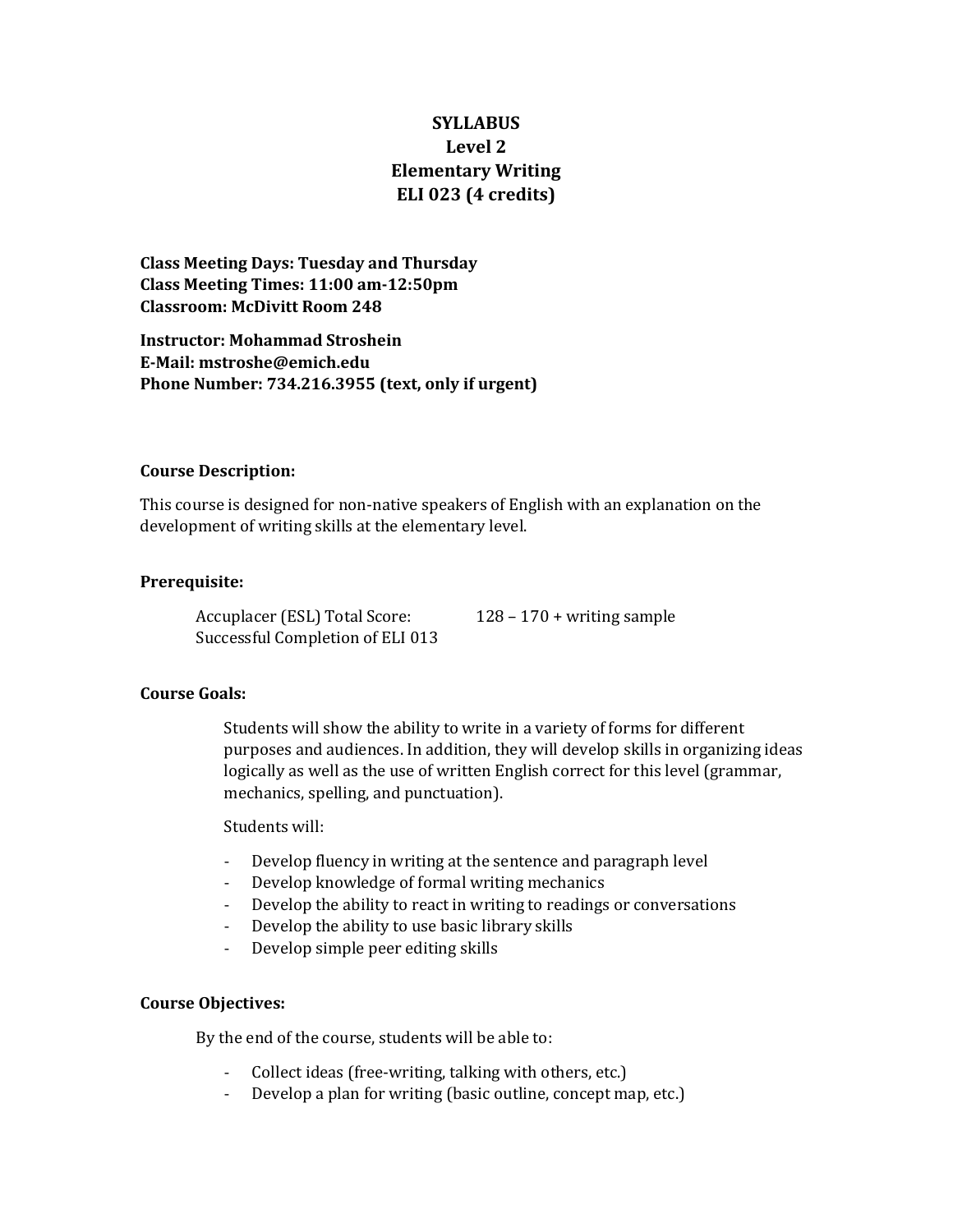- Write a first draft of an informal essay
- Analyze and edit for simple spelling and grammatical errors
- Collaborate with classmates for peer editing
- Write a final draft with revisions
- Use word-processing program
- Show proficiency in using spelling patterns and how to use spell-checker
- Show proficiency in capitalization and basic punctuation rules
- Show proficiency in common spacing and formatting rules
- Respond critically to ideas in texts
- Research and compile information connected to a topic
- Show knowledge of how to locate and use library sources
- Show the ability to use basic APA (or other) formatting rules
- Use meta-writing to help develop critical thinking skills
- Use connecting devices and transition words and phrases to show simple time, numbered, space, and cause relationships.

### **Required Textbook and Supplies:**

Title: Longman Academic Writing: Book 1 Author(s): Butler Publisher: Pearson Longman Publishing ISBN: 0-13-267938-8.

Students will also need to provide:

- 1. Notebook
- 2. Pen/Pencil

### **Attendance and Tardiness:**

Students are required to attend classes. Attendance is important to do well in class, and it is required for students on F-1 visas.

Students may not have more than six (6) absences in one class for the semester. If you are sick, you will be asked to bring a doctor's note to the Director. If you are required to attend court or if you have other problems, please speak with the Director as soon as possible.

It is also important to be on time to your classes. Class will begin on time, and you are responsible for any quizzes, notices, homework, etc. that you may miss if you are late. If you are more than 10 minutes late to class, you may be counted absent.

If you have six absences without a doctor's note or permission from the Director, you may be dismissed from the program.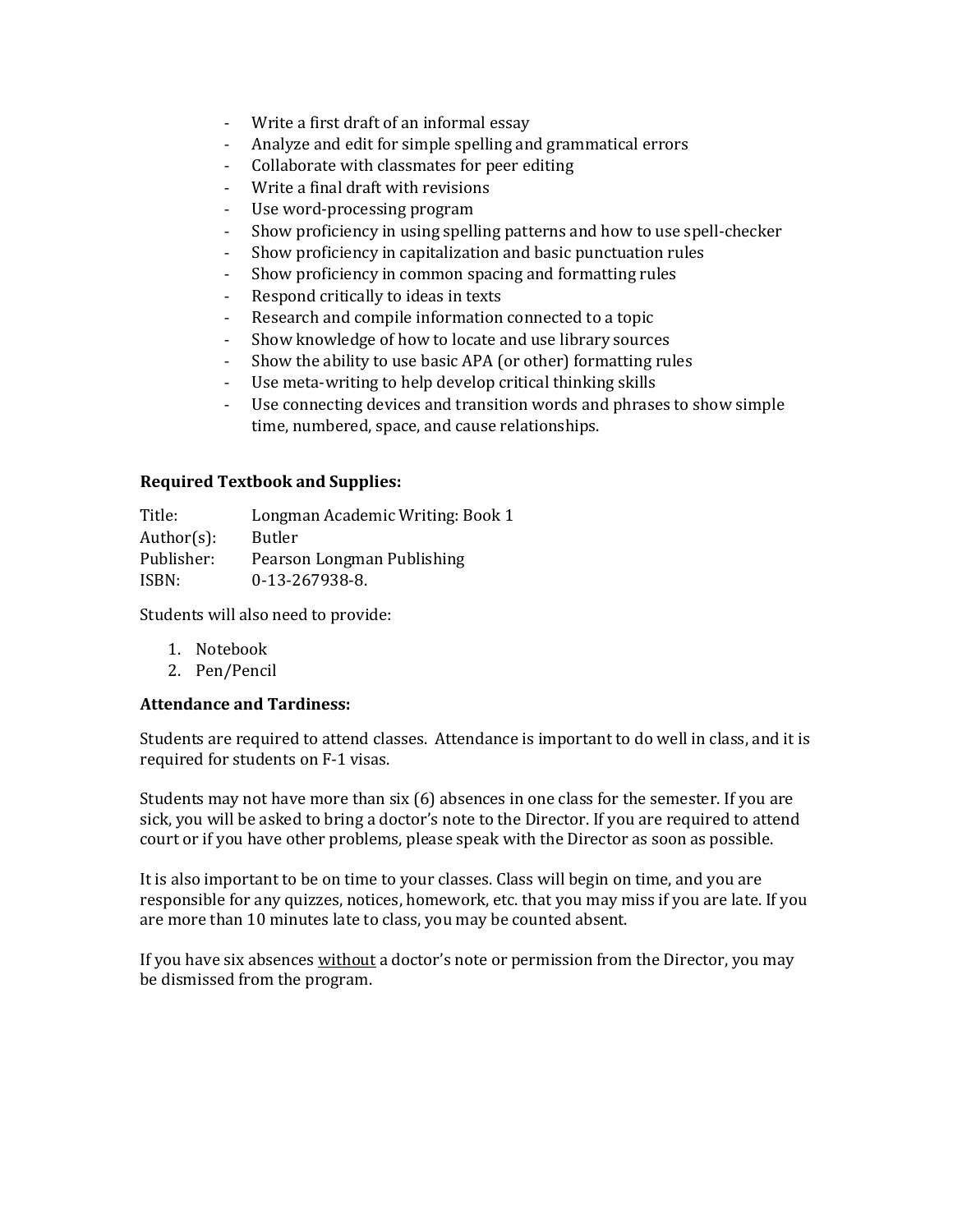## **Grading:**

| Total % of points | Grade | Total % of points | Grade |
|-------------------|-------|-------------------|-------|
| $90 - 100$        | 4     | $70 - 74$         |       |
| $85 - 89$         | 3.5   | $65 - 69$         | 1.5   |
| $80 - 84$         | 3     | $60 - 64$         | 1     |
| $75 - 79$         | 2.5   | $50 - 59$         |       |

Students must have a grade of 2.5 (75%) or higher to pass this class.

## Students will be graded on the following:

| <b>Class Participation</b> | 10% |
|----------------------------|-----|
| <b>Writing Journal</b>     | 15% |
| Homework                   | 30% |
| Quizzes                    | 30% |
| <b>Final Exam</b>          | 15% |

Students should study one hour outside of class for each hour in class. For a class that meets four (4) hours each week, students should expect four hours of homework each week.

You should be prepared for every class. Late homework may be accepted with permission from the instructor. The instructor may give you a lower grade for late homework.

### **Language Lab:**

All students are required to attend Language Lab each week. This is an opportunity to study with your classmates and to receive additional help from the Language Lab teacher.

## **Academic Honesty Policy:**

Students must abide by academic integrity policies while in the English Language Institute. Students must not engage in cheating during tests or on class assignments. Cheating includes cutting and pasting from sources without proper citations and having others do your assignments and/or others helping you while taking an examination. If you are not sure about an assignment, please discuss this with your instructor.

If students do not follow these guidelines, then the following procedures will take place:

1st Warning: Student will lose half of the total points on their tests or assignment if plagiarism or cheating has been proven.

2nd Warning: Student will fail the exam or assignment and receive a 0 for that assignment.

All academic violations will be followed up by the Director of the ELI and discussed in further details.